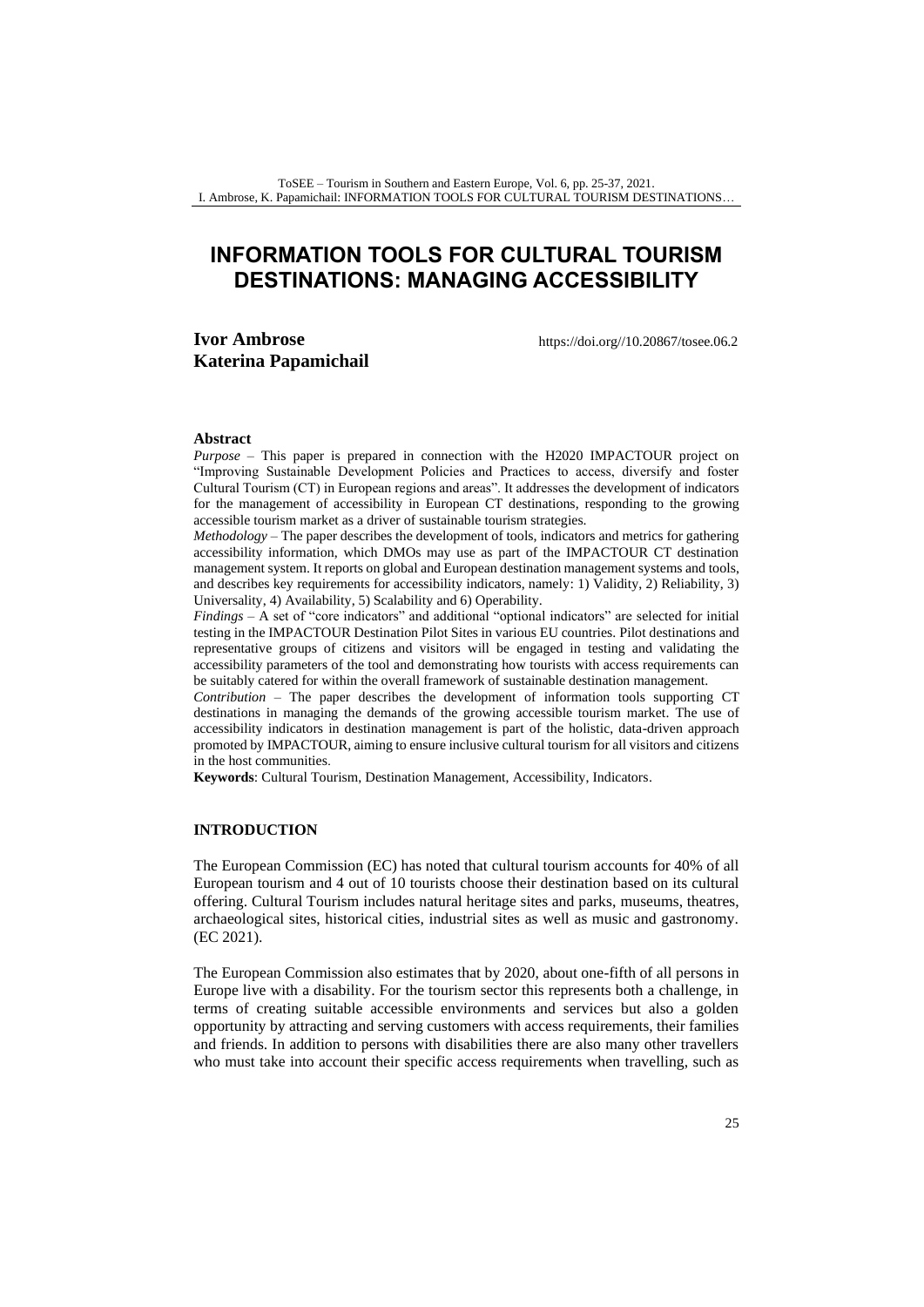persons with long-term health conditions, families with small children, those with dietary restrictions, persons with allergies, and those who may have a temporary impairment due to an accident or perhaps recovery from illness or a medical procedure (Ambrose 2021).

For these individuals, accurate, up-to-date and detailed accessibility information is essential, as they are likely to need certain environmental conditions, equipment, services or other supports that enable them to function safely, comfortably and – as far as possible - on equal terms with other customers. Without the provision of accessibility measures both on the journey and at the venue, these groups are restricted in their choice of where they can travel and what they can do. Accessibility information, provided by the tourism supplier or destination management organisation is critical to the visitor journey, from its very inception, through the entire journey and until the tourist returns home (Buhalis and Michopoulou 2011, 2013), (Michopoulou, Darcy, Ambrose and Buhalis 2015).

In an EU-funded study, the accessible tourism market in Europe, has been estimated at 138.6 million persons, comprising persons with disabilities aged 15 to 64 (35.9%) and those over the age of 65, who have a high incidence of age-related impairments and health conditions (64.1%), (European Commission 2015). This is a large and growing market, accounting for about 1 in every 5 travellers, due to the ageing of the populations, both in European countries and in many "feeder" markets. Catering to the accessibility requirements of customers is seen as a competitive advantage, providing a pathway to higher levels of service for all customers. In addition, businesses that address this market can gain in terms of reputation by demonstrating corporate social responsibility (CSR). As stated by Veitch (2017):

"Addressing all aspects of accessibility, where visitors' different needs are both understood and anticipated through the delivery of relevant information, supported by trained staff and the provision of appropriate facilities, will ultimately benefit all your visitors. Accessible Tourism is relevant for everybody, not just the obvious groups of disabled and older people who have access requirements. Many may travel independently, many will travel in groups, with family and friends for leisure or as part of their business, attending meetings and conferences. Understanding and responding to their access requirements means business can be won, ignoring them means business can be lost to the competition."

Europe is the largest global tourism market, attracting 40% of tourists by volume (before the COVID-19, in early 2020). Global organisations such as the UN World Tourism Organisation have made considerable efforts to draw attention to the need for accessible in tourism, emphasising the need for States Parties to develop their tourism industry and destinations in line with the requirements of the UN Convention on the Rights of Persons with Disabilities (United Nations 2006). Article 30 of the Convention, addresses "Participation in cultural life, recreation, leisure and sport", and requires, *inter alia*: "...appropriate measures to ensure that persons with disabilities:

- a) Enjoy access to cultural materials in accessible formats;
- b) Enjoy access to television programmes, films, theatre and other cultural activities, in accessible formats;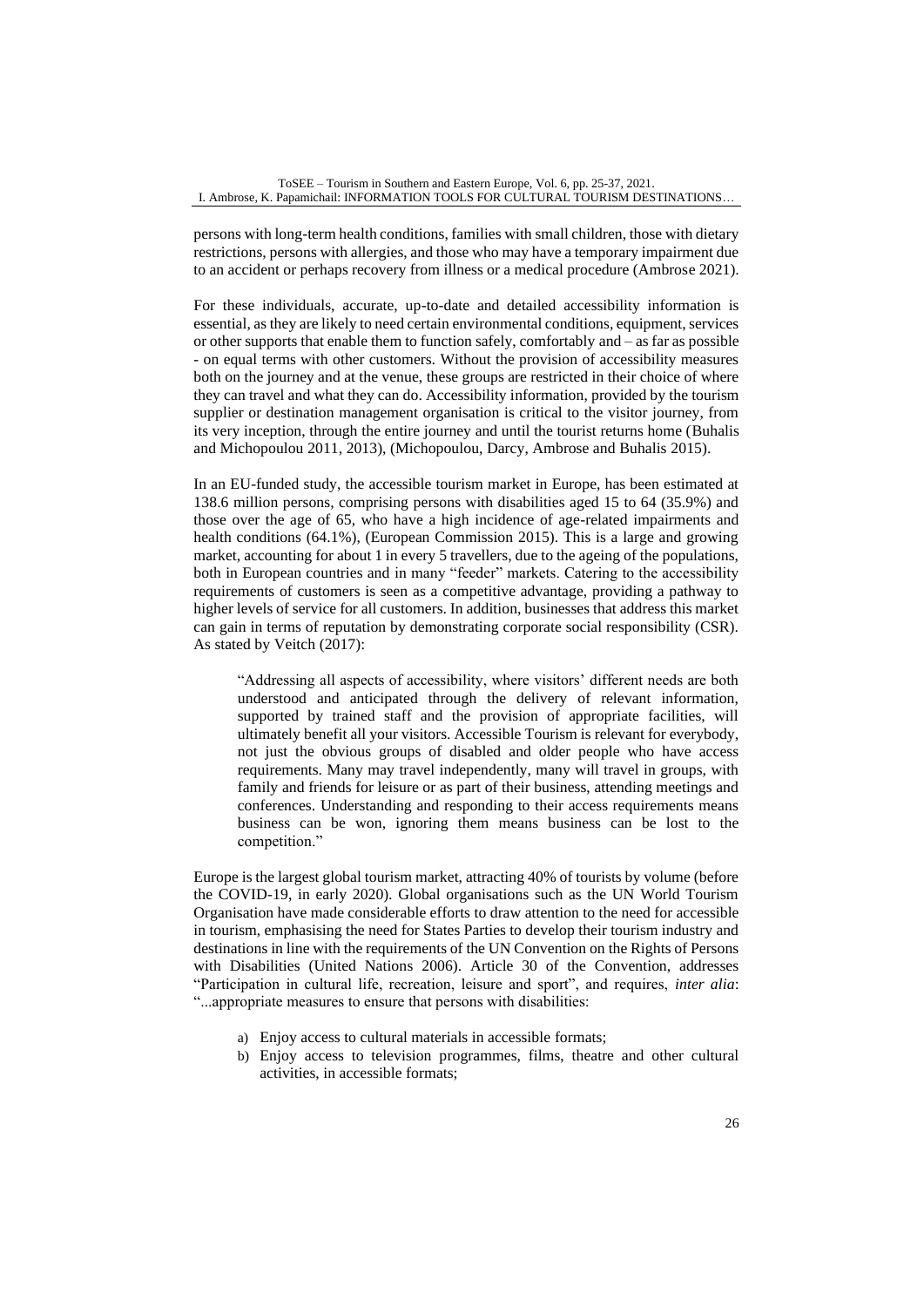c) Enjoy access to places for cultural performances or services, such as theatres, museums, cinemas, libraries and tourism services, and, as far as possible, enjoy access to monuments and sites of national cultural importance." [Continues].

The European Union and all EU Member States have signed and ratified the UNCRPD, making this and all other articles binding and subject to national and international laws.

The UN World Tourism Organisation dedicated the World Tourism Day 2016 to the subject of Accessible Tourism, with the highlight of the year being the international Congress on Accessible Tourism held in Bangkok, Thailand, emphasising the importance of this growing market and the role of the UNWTO in supporting "sustainable and universally accessible tourism for all".

Accessibility is highlighted in tourism policy documents such as the UNWTO Kyoto Declaration on Tourism and Culture (2019), which expresses the need to redefine tourism management to advance local community participation in responsible tourism by inter alia:

"(1.4) Developing policies to mitigate the negative impacts of tourism growth on the use of cultural and natural resources, in particular properties inscribed on the UNESCO World Heritage list, and applying strategic destination management systems that promote the seasonal, regional and time-based dispersal of visitors in response to growing concerns and pressures related to "overtourism" ;

(1.5.) Reinforcing ethical principles in the tourism sector through the implementation of the UNWTO Global Code of Ethics for Tourism and adopting related policies, codes of conduct and governance systems ;

(3.1) Establishing management systems that combine up-to-date knowledge, digital solutions and inclusive approaches to enhance the visitor experience as well as respect for communities' needs, adequate interpretation and fair trade.

(3.2) Building measurement systems that create an enabling environment for cultural investments to thrive while tracking the added value of culture, visitor flows and the distribution of benefits..."

(UNWTO 2019)

Against this global and European background, the IMPACTOUR project was designed, with the participation of ENAT, the European Network for Accessible Tourism, to contribute its knowledge to the design of the CT destination management tool. DMOs should then benefit from creating accessible tourism venues and services which meeting the required standards and improve their revenue streams by attracting a more diverse range of visitors and locals to their cultural offers.

# **1. METODOLOGY**

In the current (first) phase of the IMPACTOUR project, four domains are considered: Social Impacts, Cultural Impacts, Environmental Impacts and Economic Impacts. This paper addresses the subject of *accessibility for persons with disabilities and other visitors*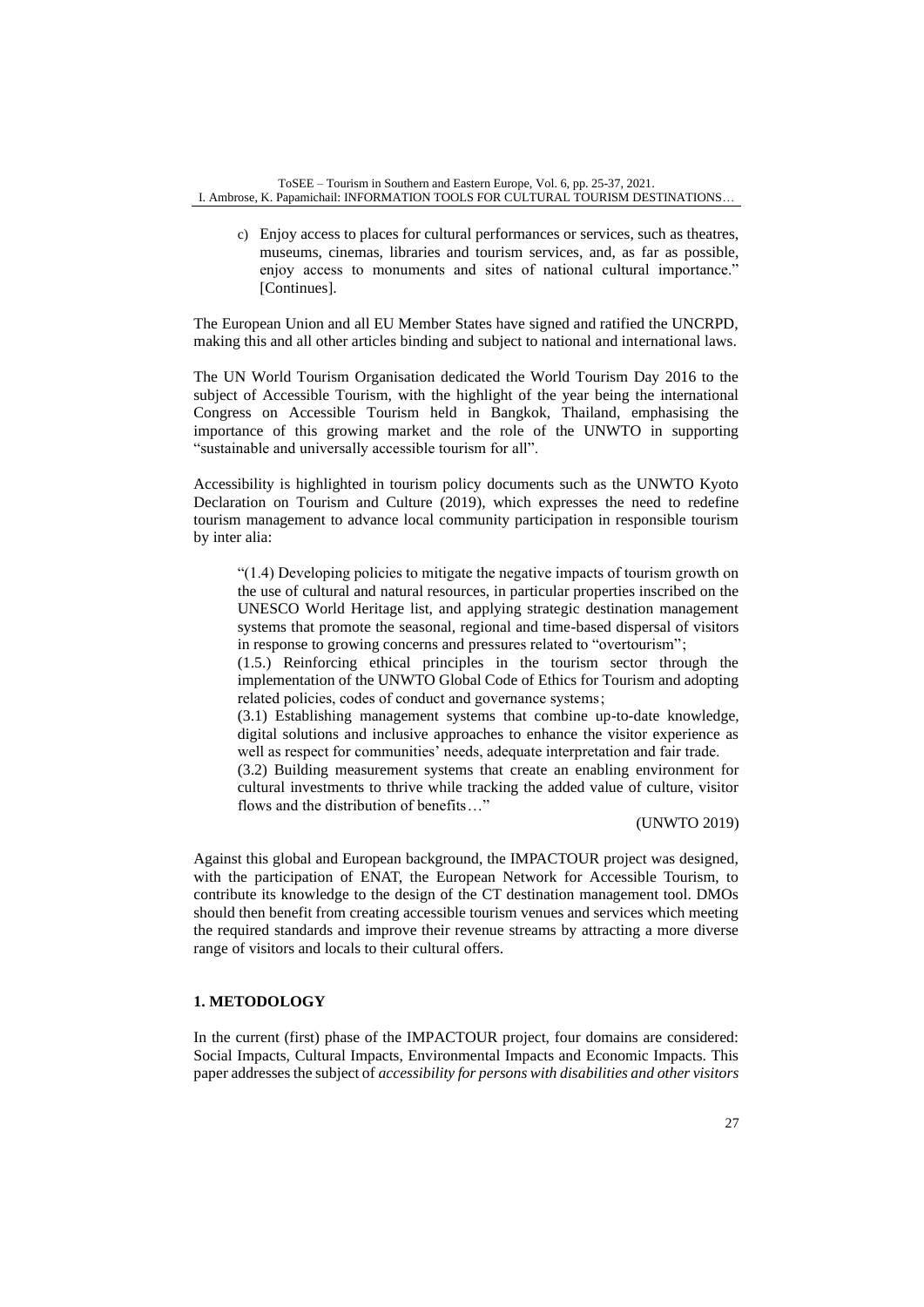*with specific access requirements,* as one of the significant cross-cutting factors in CT destination management and service design, that impacts on all four domains, for moral, financial and legal reasons. The paper identifies the main tools, performance indicators, metrics and standards on accessibility that have been developed in recent years at regional, national, European and global levels. This is followed by a critical assessment of the current state of the art, based on "best practices" in accessible tourism that point to those indicators and methods that can support the development of the intended IMPACTOUR CT destination management tool. The paper contributes to knowledge on the design of accessibility information and indicators for CT destination management, aiming to ensure socially inclusive and sustainable cultural tourism for all visitors and citizens in the host communities. The implementation of accessibility information and support measures in relation to customers' safety, comfort and satisfaction are seen as important features in the tourism sector's efforts to "build back better" following the impact of the global COVID-19 pandemic.

To determine the most appropriate indicators for accessible tourism in cultural tourism destinations, the investigators reviewed a range of information and management systems and documents currently in use (or soon to be available) in Europe. These included:

- ETIS the European Tourism Indicators System for sustainable tourism destinations (European Commission, 2016
- Global Sustainable Tourism Council (GSTC) Destination Criteria (2019)
- Guidance documents on "Accessible Tourism Indicators" for tourism authorities and DMOs, prepared by ENAT and ONCE Foundation for the UN World Tourism Organisation (UNWTO 2015)
- ISO Standard FDIS/21902 Accessible Tourism Services.

Both ETIS and GSTC are intended to support the management of sustainable tourism destinations, each placing some emphasis on accessibility within their own frameworks and rationale. Each or them places cultural tourism and accessibility indicators under separate headings, which could be contested to some extent. The UNWTO Accessible Tourism Indicators, on the other hand are entirely focused on accessibility, covering a very wide range of issues, as will be seen, below.

In addition, several so-called *"Accessibility Information Schemes"* (AIS) were reviewed in order to assess their usefulness for destination-level characterisation and for visitor impact management. AIS are sources of information that aim to assure the quality of tangible assets and tourism services provided at tourist destinations. Typically, AIS may be managed by public or private enterprises or NGOs; they intend to *fulfil the need for accessibility information* by tourists with disabilities or persons with other access requirements. AIS are increasingly used by cities, destinations, CT sites and accommodation providers for providing access information to potential visitors as means of marketing their offers, aiming to attract more visitors with access requirements.

In the initial phase of the desk research to identify key destination indicators, conducted by the IMPACTOUR partner, *Tecnalia*, the so-called "RACER principles" were used to obtain "Relevant, Acceptable, Credible, Easy and Robust" sets of indicators.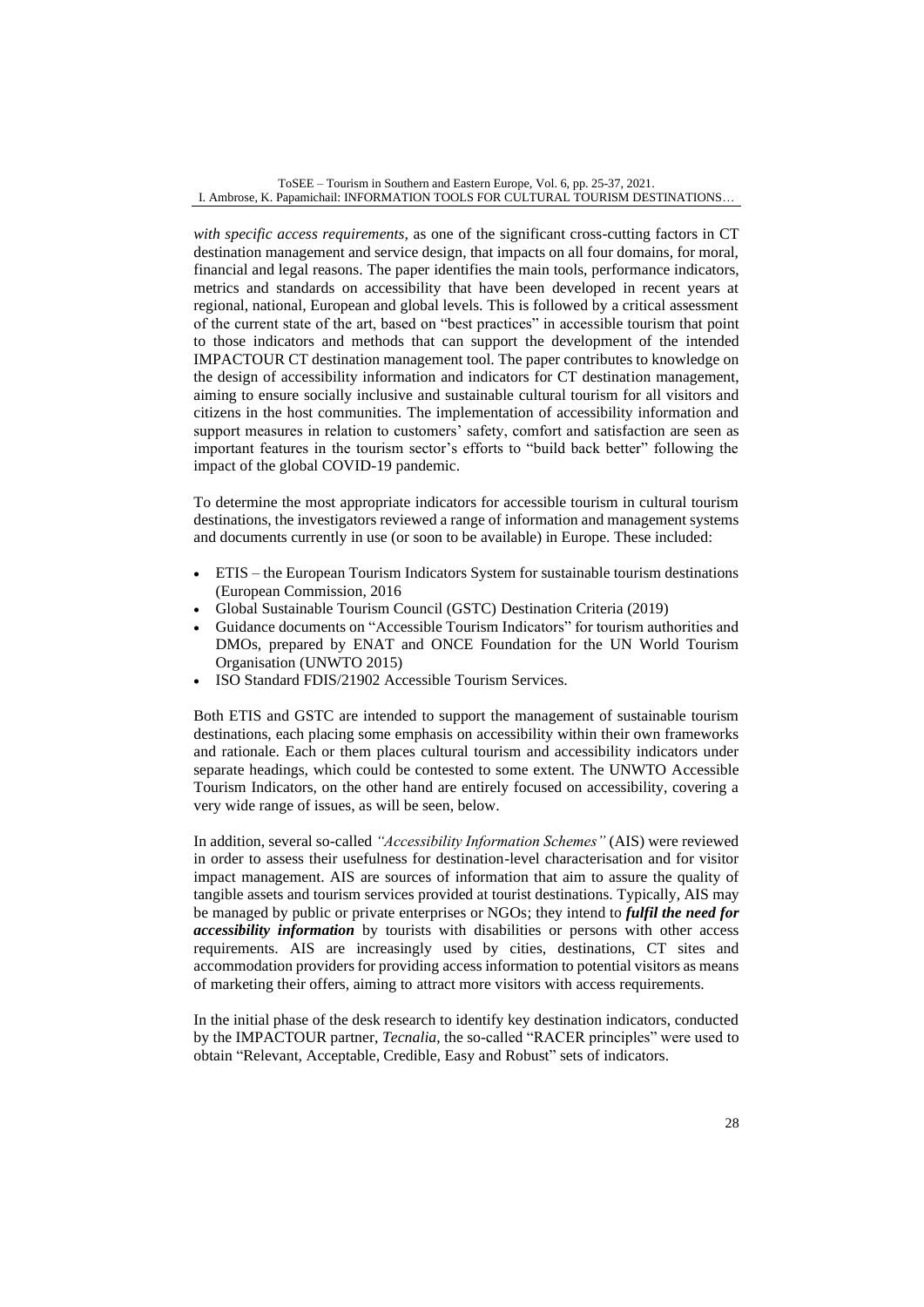For the proposed **accessibility indicators**, we have added to the RACER scheme a more specific set of requirements, as follows:

- 1) *Validity* indicators reflect the actual state of accessibility in a manner which is objectively measured or described and relates to the access requirements of users (visitors) with specific functional impairments or conditions;
- 2) *Reliability* indicators provide accurate and reproducible measures of accessibility, independent of the person who makes the assessment, or measurement (i.e. objectively measured using standardised assessment tools and methods;
- 3) *Universality* the combined set of indicators provide appropriate assessments covering the access requirements for persons with a range of mobility, sensory, hearing, visual and cognitive impairments/neurodiversity,
- 4) *Availability* indicators should be obtainable in the form of objective data or information, that is displayed/published by the DMO and/or its partners and stakeholder organisations or from publicly available sources such as national, regional or local (e.g. city) tourism information websites. Accessibility information should be gathered with suitable frequency and dependability to allow periodic and timely reporting and should be provided with a publication date;
- 5) *Scalability* indicators should be applicable to destinations of different geographical sizes and visitor/population sizes;
- 6) *Operability* indicators provide clear evidence for the development of action plans or actions for management and improvement of accessibility in cultural tourism destinations.

It should be mentioned that the proposed accessibility indicators derived from published systems, shown below, are intended as an intermediate output of the IMPACTOUR project, which will feed into a refined and much larger overall set of indicators covering all relevant aspects that are required for the CT destination management tool. In later phases of the work the accessibility indicators must be further tested, in particular in relation to their actual *availability* in destinations. Those DMOs that do not already participate in an AIS, for example, may be unable to respond to most if not all the accessibility indicators.

# **2. FINDINGS**

#### **Accessibility indicators in current tourism destination management and information systems**

Here we briefly review a number of internationally applied destination indicators systems with regard to the prevalence of criteria and indicators for accessibility.

#### *The European Tourism Indicator System (ETIS)*

ETIS (2016), was developed over several years through expert advice, stakeholder consultation and field-testing in about 100 destinations. It is described by the EU Commission as follows: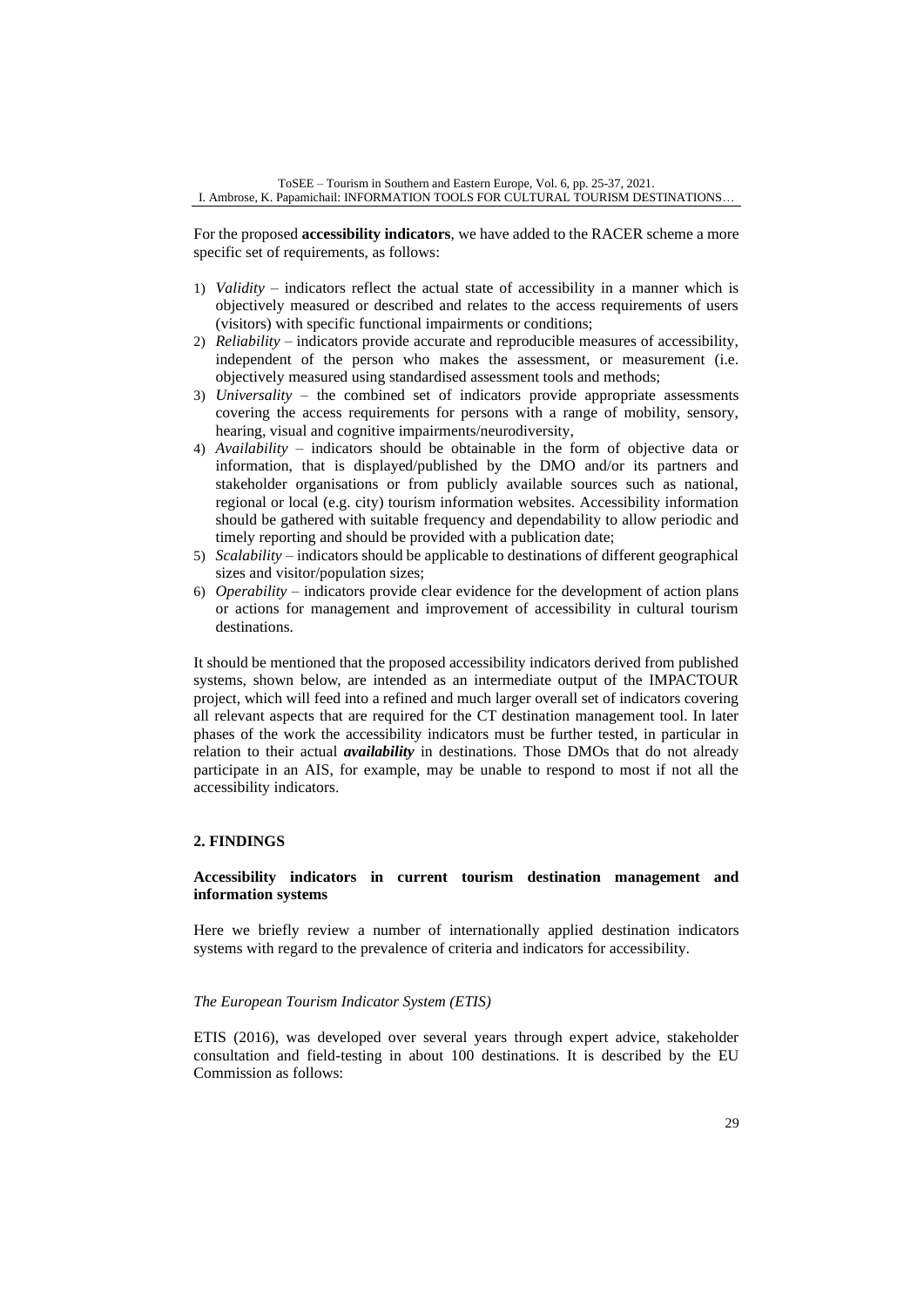"The system is specifically intended for tourism destinations. It is designed as a locally owned and led process for monitoring, managing, and enhancing the sustainability of a tourism destination. It has been developed as a result of lessons learned from previously existing indicator system initiatives and fine-tuned as a result of feedback collected from field testing, in a number of different destinations in Europe. The system is made up of a set of Indicators, a toolkit, and a dataset. […] It can be a useful way to track destination performance and make better management decisions, as well as influence adequate policies. The 43 core indicators cover the fundamental aspects of sustainability monitoring and provide the basis for effective destination management. They also allow for comparison over time and for benchmarking between destinations.

#### **"Supplementary indicators**

Once a clear process has been established for monitoring the core indicators, destinations may wish to collect additional information that is tailored more to their destination type or category or the particular tourism market that they serve or promote.

The ETIS therefore includes the opportunity to consider **supplementary indicators** that add to the basic information provided and allow destinations to tailor the system to their own particular needs or destination category, e.g. mountain, city, rural, coastal, island and urban areas, as well as coordinated approaches and macroregional and/or transnational dimensions."

(European Commission, ETIS 2016)

Table 1 presents the 4 ETIS indicators that were selected to measure a destination's performance in relation to accessibility/inclusion criteria.

| Criteria                         | <b>Indicator Reference</b><br>Number | <b>ETIS</b> Core Indicators                                                                                                                                   |
|----------------------------------|--------------------------------------|---------------------------------------------------------------------------------------------------------------------------------------------------------------|
| $C.4$ Inclusion<br>accessibility | C4.1                                 | commercial<br>of<br>Percentage<br>in<br>rooms<br>accommodation establishments accessible for<br>people with disabilities                                      |
|                                  | C4.2                                 | of commercial accommodation<br>Percentage<br>participating in<br>establishments<br>recognised<br>accessibility information schemes                            |
|                                  | C4.3                                 | Percentage of public transport that is accessible to<br>people with disabilities and specific access<br>requirements.                                         |
|                                  | C4.4                                 | Percentage of tourist attractions that are accessible.<br>to people with disabilities and/or participating in<br>recognised accessibility information schemes |

| Table 1: ETIS Criteria and Indicators related to accessibility or inclusion |  |
|-----------------------------------------------------------------------------|--|
|-----------------------------------------------------------------------------|--|

The indicators listed above represent a reduced list of indicators as compared to the list that was proposed by the European Network for Accessible Tourism (ENAT) during the ETIS stakeholder consultations, well before the final core indicators were selected. Notably, numbers 4.1, 4.3 and 4.4 make specific reference to accessibility to (or for) "people with disabilities", while 4.2 and 4.4. refer to "participating in recognised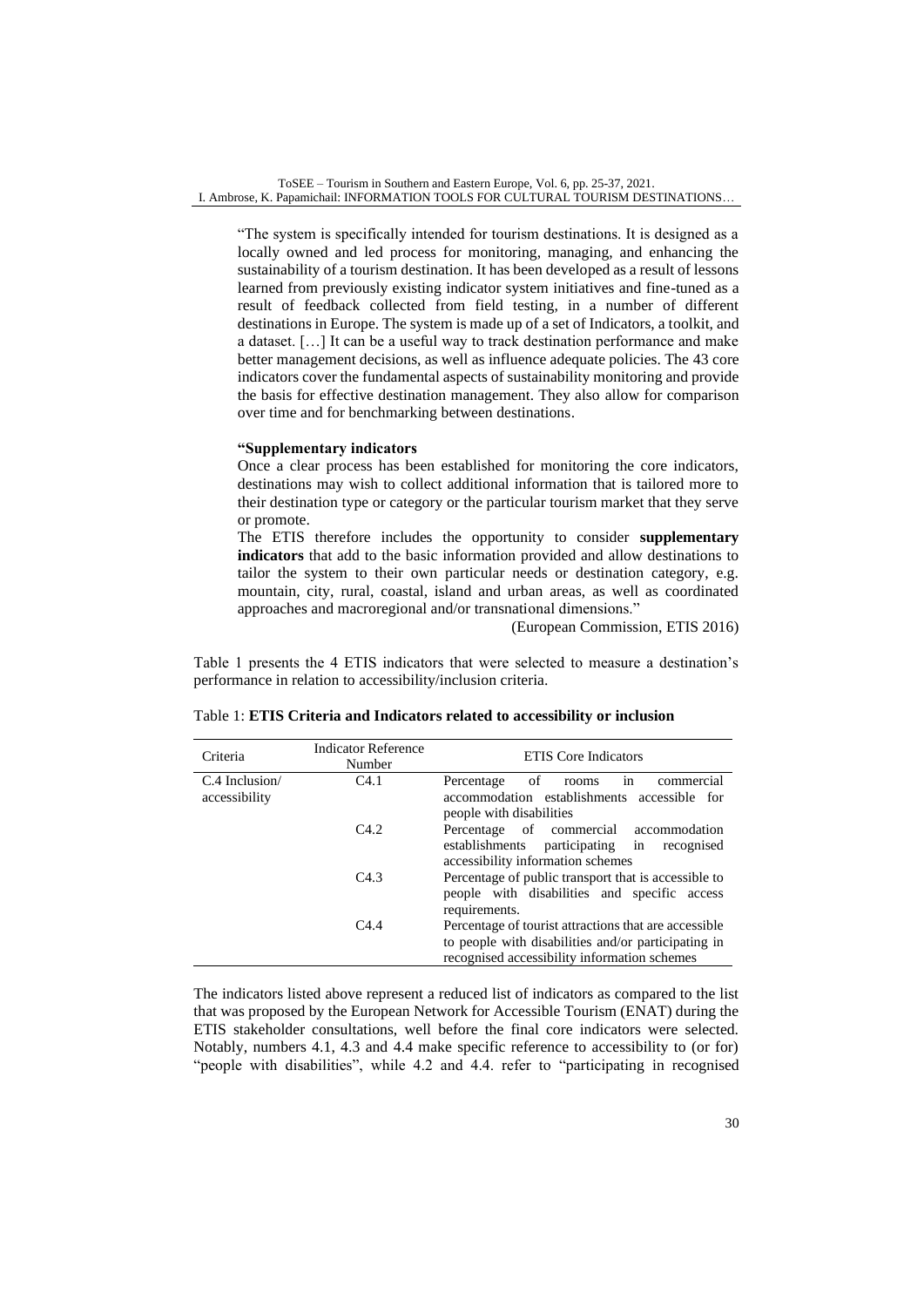accessibility information schemes". This variation in wording reflects the fact that many (indeed most) destinations in European Member States do not participate in local, regional, European or international Accessibility Information Schemes (AIS), which entails that many DMOs will be unlikely to give a valid response to some of these items.

Only 4.4 refers to "tourist attractions" which may or may not be considered "cultural tourism venues". For our purposes, we would recommend that *all venues*, that is, including all types of CT venues should participate in a recognised AIS.

Notably, the use of the term "recognised AIS" in the ETIS indicators table implies that a certain authority is responsible for such a scheme. However, as pointed out above, the relevant body which offers accessibility information may be a public, private or third sector organisation, depending on the country or region concerned. The legal status of the AIS should preferably be indicated at the point of publication of access information and, where possible, the accessibility reference or standards that are applied should also be cited, along with other information concerning the scheme. Ideally, AIS assessments should be carried out by trained, 3<sup>rd</sup> party assessors, using industry-standard methods.

Given the nature of the ETIS indicators, these would provide only a "high-level" picture of destination's accessibility, mainly in terms of the governance or management of accessibility at the site. It would be up to the DMO to develop an accessibility data-set capable of giving a finer resolution for different classes of tourism venues and services. This is where IMPACTOUR and ENAT can possibly assist with further tools for assessment and aggregation of accessibility data.

The EU Commission Report: "Study on the feasibility of a European tourism indicator system for sustainable management at destination level" (2019) is introduced with the following statement:

"[However,] there is currently no widely accepted process and methodology for the sustainable management of destinations using the [ETIS] indicators. The European Commission aims to address this and move towards more comprehensive, inclusive and sustainable ways of working, by providing an indicator system for destinations to use on a voluntary basis. This will ultimately improve the information available to tourism stakeholders and add value to the European tourism experience. The long term aim is that the system will serve as a guide to policy makers and other destination stakeholders for the improved management of tourism destinations across Europe. The task of the project team was to develop an inclusive, user-friendly methodology for applying indicators to enhance the sustainable management of tourism destinations across Europe."

The 2019 Study made some general recommendations, including this one, that is particularly relevant to the development of IMPACTOUR indicators:

"State the rationale for including each indicator in the toolkit and address "applicability" or "appropriateness" of some of the indicators, e.g. accessibility issues"

(European Commission 2019, 5).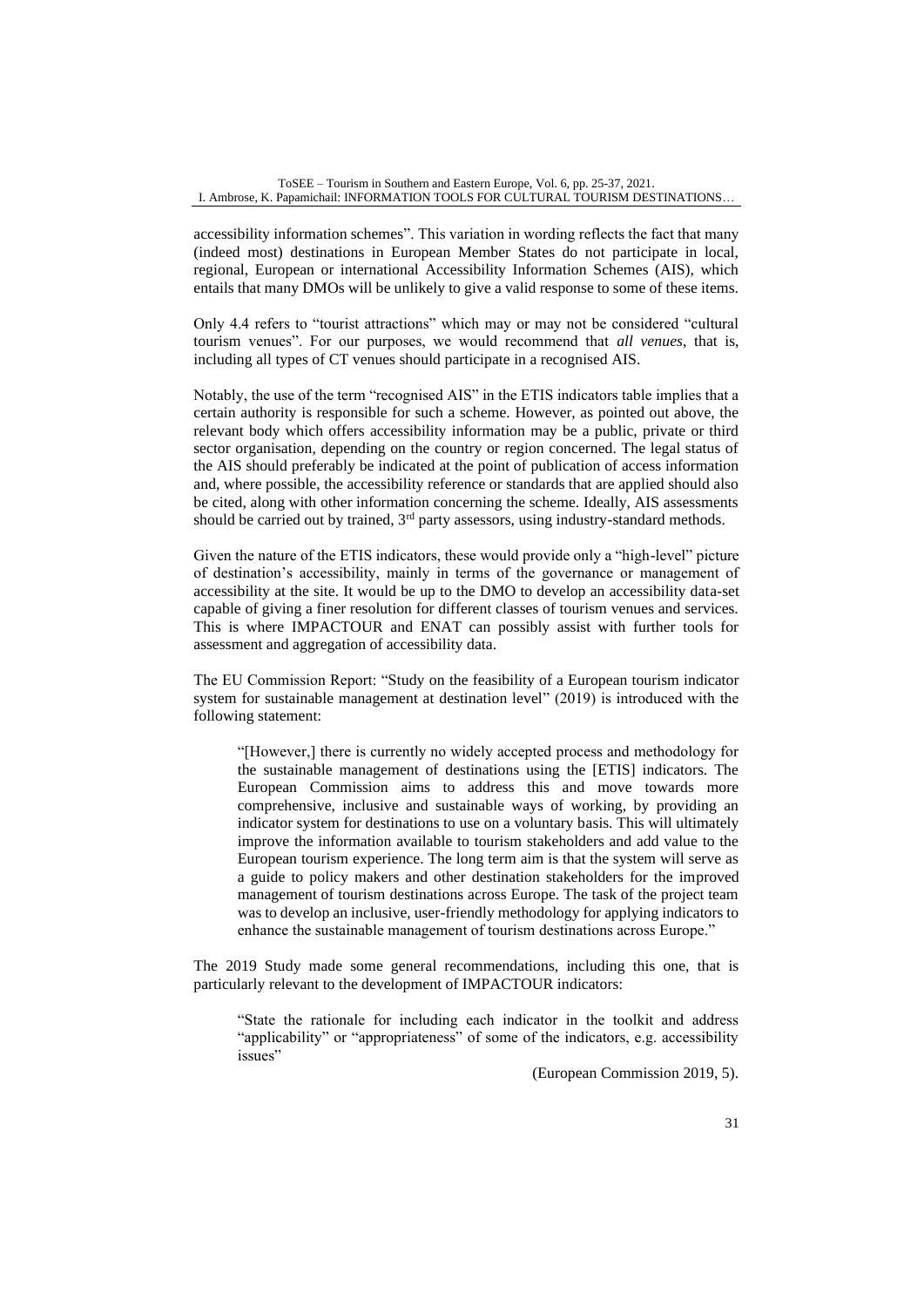Unfortunately, this report only provides an overview and does not explain the above recommendation in greater detail, nor does it give any suggestion as to why the accessibility issues are singled out. This subject will be raised with the authors of the ETIS report to clarify what is meant by this recommendation.

#### *The Global Sustainable Tourism Council (GSTC)*

GSTC (2019), was consulted to identify possible criteria for measuring accessibility of destinations. In their second version updated set of Destination Criteria, GSTC writes:

"[The criteria] reflect certification standards, indicators, criteria, and best practices from different cultural and geo-political contexts around the world in tourism and other sectors where applicable. Potential indicators were screened for relevance and practicality, as well as their applicability to a broad range of destination types. They were field-tested around the world. The GSTC Destination Criteria v2.0 is the first revision to GSTC Destination Criteria. The GSTC-D v2 includes performance indicators designed to provide guidance in measuring compliance with the Criteria. Application of the criteria will help a destination to contribute towards the 2030 Agenda for Sustainable Development and the 17 Sustainable Development Goals. Against each of the Criteria, one or more of the 17 SDGs is identified, to which it most closely relates."

With respect to **accessibility**, GSTC (Destinations) identifies the following criteria and indicators, together with the reference to the relevant UN Sustainable Development Goals.

| Criteria                               | Indicators                           | SDGs reference |
|----------------------------------------|--------------------------------------|----------------|
| <b>B8</b> Access for all               | a. The existence of any              |                |
| Where practical, sites, facilities and | regulations and standards            | 3. Good health |
| services, including those of natural   | regarding the accessibility of       | and wellbeing  |
| and cultural importance, are           | visitor sites, facilities and        |                |
| accessible to all, including persons   | services.                            | 10 Reduced     |
| with disabilities and others who       | b. Consistent application of         | inequalities   |
| have specific access requirements      | accessibility standards in public    |                |
| or other special needs. Where sites    | facilities.                          |                |
| and facilities are not immediately     | c. Data on the extent/proportion     |                |
| accessible, access is afforded         | of visitor sites and facilities that |                |
| through the design and                 | are accessible.                      |                |
| implementation of solutions that       | d. Evidence of programmes to         |                |
| take into account both the integrity   | improve access for people with a     |                |
| of the site and such reasonable        | range of access needs.               |                |
| accommodations for persons with        | e. Information on accessibility      |                |
| access requirements as can be          | included in communications           |                |
| achieved. Information is made          | about the destination as a whole.    |                |
| available on the accessibility of      | f. Details of accessibility included |                |
| sites, facilities and services         | in visitor information about key     |                |
|                                        | sites.                               |                |

#### Table 2: **GSTC Destination Criteria and Indicators related to accessibility**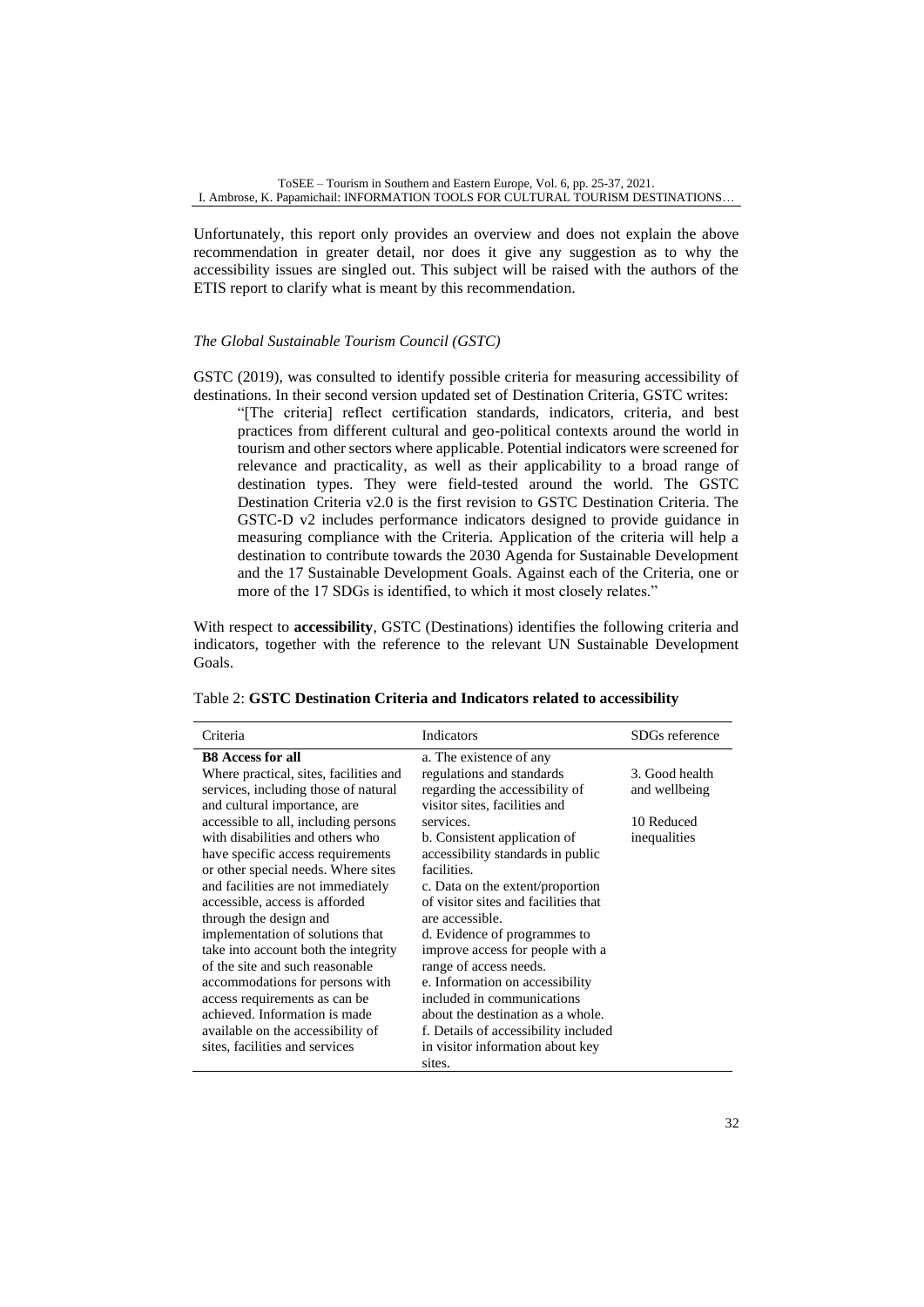The GSTC approach to indicator-setting gives a clear statement of the criteria against which the destination management is measured. GSTC sets goals for the general governance or management of accessibility, aiming for maximal access to all tourist sites for persons with disabilities and others with "special needs". [Note: ENAT rejects the term "special needs" in this context and prefers to use "specific access requirements", which is more accurate and is also preferred by disability advocacy groups as less patronising].

GSTC also introduces the concept of "reasonable adjustment", emphasising that where full access is not available, alternative means of enjoying the experience should be offered where possible.

GSTC applies six indicators which cover the applicable access standards at the destination, the extent of compliance with standards, existence of access programmes, accessibility information to be included in general information about the destination as a whole and provision of accessibility information in information about key sites.

Notably, GSTC – like ETIS – is only concerned with "supply-side" indicators of accessibility. Neither scheme has any indicators relating to visitor demand, such as % of visitors who have disabilities, % of visitors who request some form of assistance service or % of enquiries that relate to accessibility issues.

# *UNWTO Manual on Indicators for Assessing Accessibility in Tourism. Module IV: Indicators for Assessing Accessibility in Tourism (2015) – in Spanish only.*

The UNWTO indicators manual, prepared with the assistance of ONCE Foundation and ENAT, is a comprehensive document of 87 pages, providing both criteria and measurement parameters on all aspects of tourism service provision and visitor feedback. It draws on international expertise in accessible tourism, standards in tourism and accessibility and the input of disabled peoples' organisations. It covers all aspects of the visitor experience, the management of venues of various kinds and issues concerning governance, accessibility planning and also education and training.

A detailed examination of this material, with a view to informing the IMPACTOUR project will form part of the future work of the ENAT team.

# *ISO Standard on Accessible Tourism (ISO 21902:2021)*

Here, we make a short reference to the first international standard on accessibility in tourism. It contains a section on Accessibility Management Systems which is relevant to CT destinations and, indeed destinations and businesses of all kinds.

This new ISO Standard emphasises the need for awareness-raising, training of management and staff and the importance of inclusion of accessibility criteria in infrastructure, products and services. There should also be framework for continuous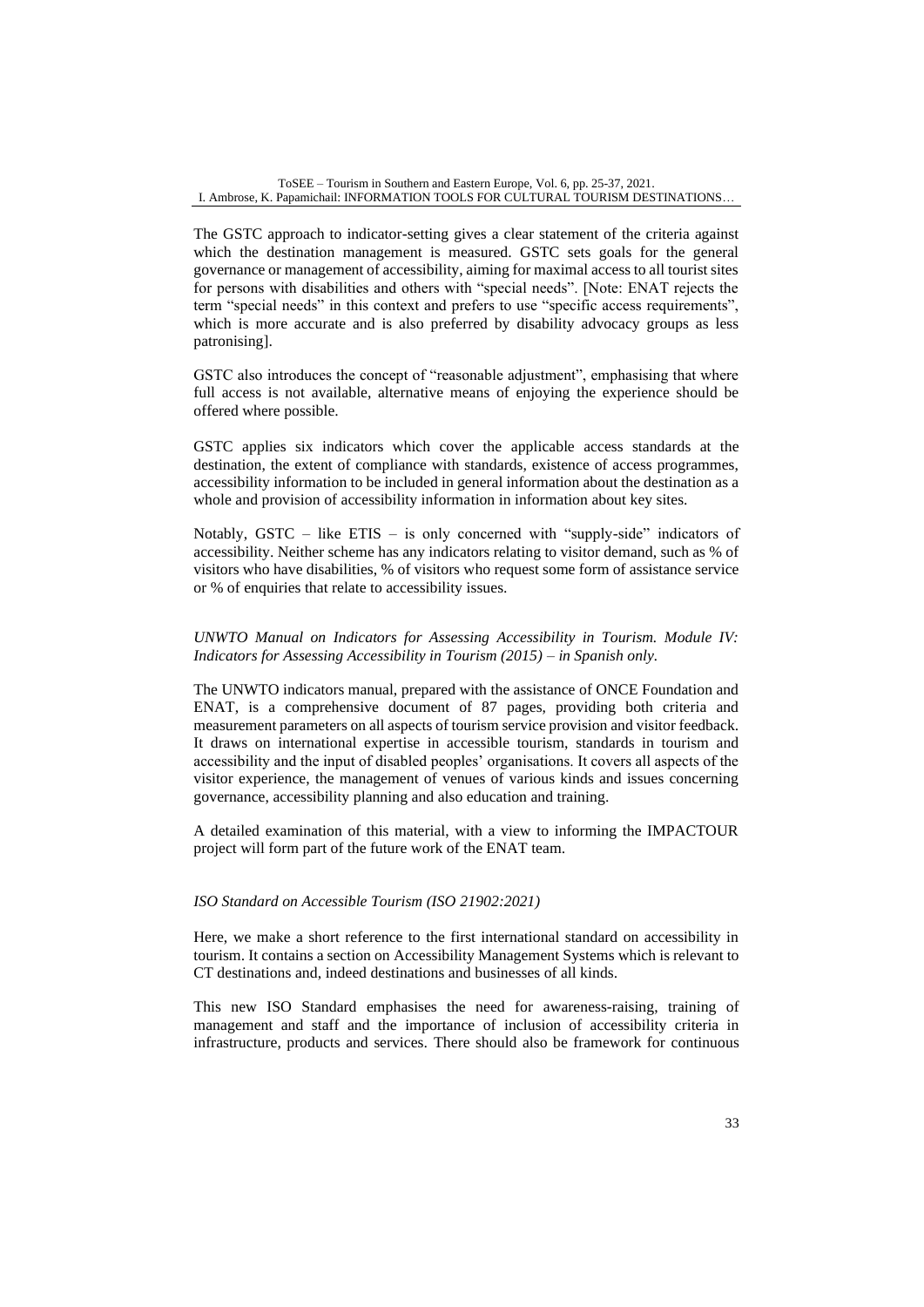improvement of the quality of the tourist experience, adopting a Universal Design approach.

While it does not give indicators for accessibility, as such, the ISO standard gives requirements and recommendations for the criteria to be set by destinations, covering built environment, tourist information, promotion, communication and customer service. Indicators should be used to allow for verification that access plans are being fulfilled. In addition, internal audits on application of legislation and standards and the conformity with general internal management protocols are recommended. Finally, surveys of customer satisfaction complaints procedures should be in place to gather data form customers and improve both policies and services.

#### *Accessibility Information Systems (AIS) – Pantou Accessibility Tourism Directory*

Over 40 AIS were examined, drawn from a global listing maintained by ENAT at: <https://pantou.org/accessibility-info> – The Accessible Tourism Directory. It should be noted that the Pantou Directory is not an AIS, but "signposts" readers to accessible tourism service providers that are assessed for accessibility and who publish their accessibility information at their own website or through an AIS. Given that over 100 AIS have been developed over, approximately, the last 15 years (and many have also failed and disappeared), those listed in the Pantou Directory are considered as the most reliable and current. From the analysis of the AIS that are referenced in the Pantou Directory, we can highlight the following, shown in Table 3, as being particularly worthy of examination for identification of possible accessibility indicators for CT destinations, on account of their scope, longevity, dependability and their widespread use by both the tourism sector and tourists with access requirements.

|                          | Table 3: Selected Accessibility Information Schemes from Pantou.org Accessible |  |  |  |
|--------------------------|--------------------------------------------------------------------------------|--|--|--|
| <b>Tourism Directory</b> |                                                                                |  |  |  |

| Name                            | Geographical scope                          | Link                                                       |
|---------------------------------|---------------------------------------------|------------------------------------------------------------|
| Toegankelijk<br>Vlaanderen      | Belgium                                     | https://toevla.vlaanderen.be/publiek/nl/re<br>gister/start |
| Reisen für Alle                 | Germany, Schweitz und<br>Sudtirol (Italien) | http://www.reisen-fuer-alle.de/                            |
| Agencia Catalana<br>de Turisme  | Spain                                       | http://turismeperatothom.catalunya.com/                    |
| <b>BarcelonaTurisme</b>         | Spain                                       | http://www.barcelona-access.cat/                           |
| TUR4all (Spain<br>and Portugal) | Spain                                       | https://www.tur4all.com/                                   |

From the review of the above internal indicator systems and AIS, a set of "core indicators" and additional "optional indicators" are to be selected for initial testing in the IMPACTOUR Destination Pilot Sites in various EU countries. The project partners will apply these accessibility indicators as part of the development path of the IMPACTOUR CT management tool in the next phase of the project. This will involve close collaboration with more than 20 "Pilot CT destinations" and representative groups of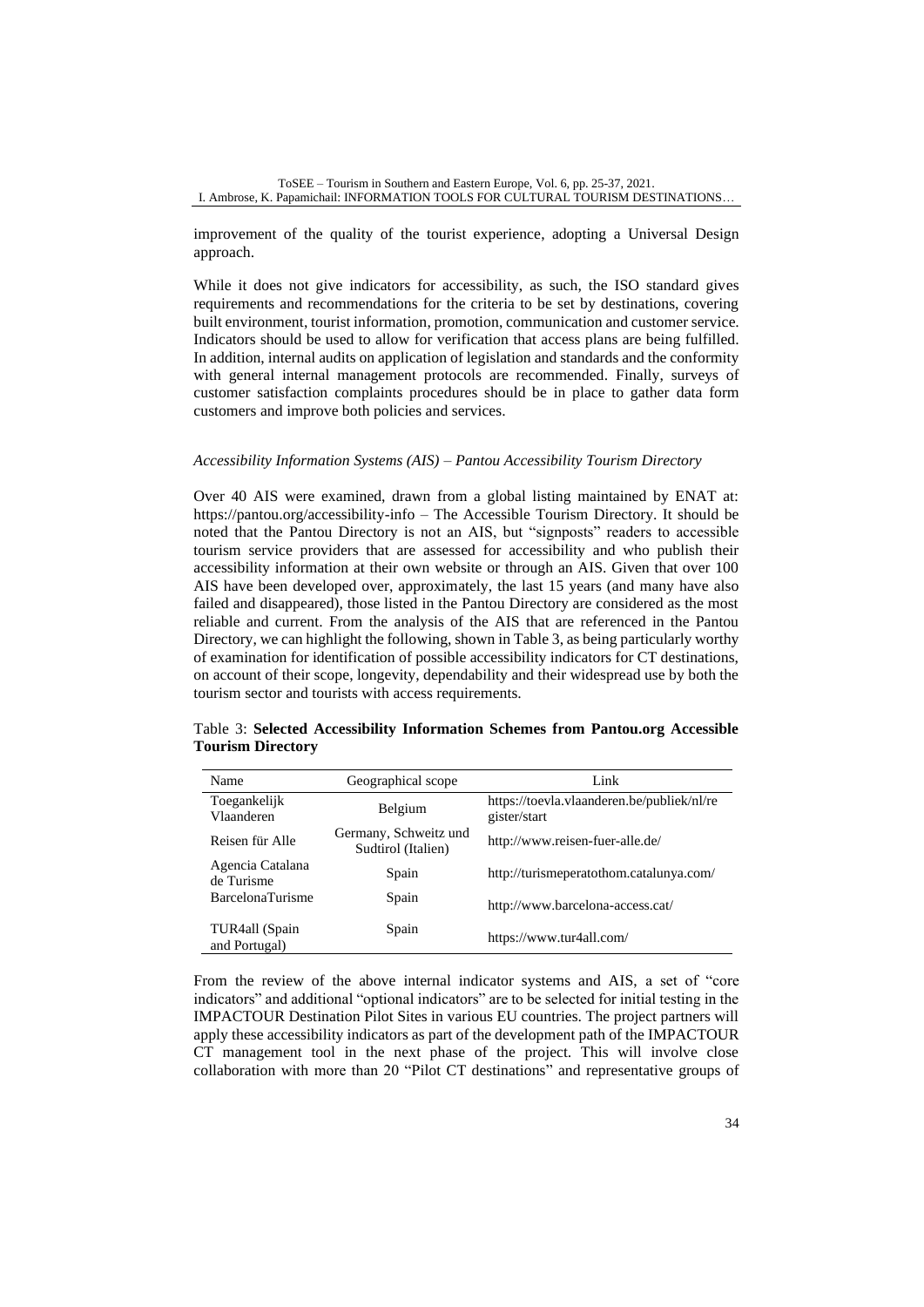citizens and visitors, who will test and validate the accessibility parameters of the tool. The final selection of indicators will demonstrate how tourists with specific access requirements can be suitably catered for within the overall framework of sustainable cultural tourism destination management.

# **3. CONTRIBUTION**

This paper, reporting on the work-in progress of the IMPACTOUR project, reviews a number of key sources and describes how information tools can support CT destinations in managing the demands of the growing accessible tourism market and fulfilling the human rights approach of the UNCRPD. The needs of visitors with disabilities or with specific access requirements are generally insufficiently addressed in the system of indicators concerning accessibility information, access provisions and performance, visitor satisfaction and, therefore, the economic impacts/value-added of these target groups is not clearly defined.

We believe that the Cultural Tourism sector should have the opportunity to benefit from the accessible tourism market and give all tourists the opportunity to visit, learn and appreciate the cultural heritage of Europe in all its richness and variety. With the IMPACTOUR project and the planned data-driven management tool, we hope to ensure that CT destinations can provide inclusive and accessible experience for both local citizens, who are a mainstay of many cultural venues and events, and for visitors, both from the region and from afar.

The lack of data on destinations' accessibility may be regarded as a significant "gap" in relation to accessibility planning, affecting policy formulation, performance monitoring, and impact measurement. With better criteria and indicators, destinations can be offered more appropriate tools for holistic destination management.

# **4. RECOMMENDATIONS**

The following initial recommendations are developed for the IMPACTOUR project regarding indicators for assessing and managing the accessibility of CT destinations:

- − The importance of inclusion and accessibility measures as components of sustainable development responding to the diversity of visitors and the ageing population of Europe
- The need to introduce the practice of using Accessibility Information Schemes (AIS) in cultural tourism destination management and marketing.
- − The need to support DMO managers through awareness-raising and training in accessibility and customer service, leading to a cultural shift towards accessible and inclusive service design and marketing to a wider diversity of visitors
- The need for accessibility to be embedded across the social, cultural, environmental and management areas of a destination's tourism, cultural and heritage resources
- The recognition of accessibility as a supporting factor in sustainability in the environmental, social and economic domains.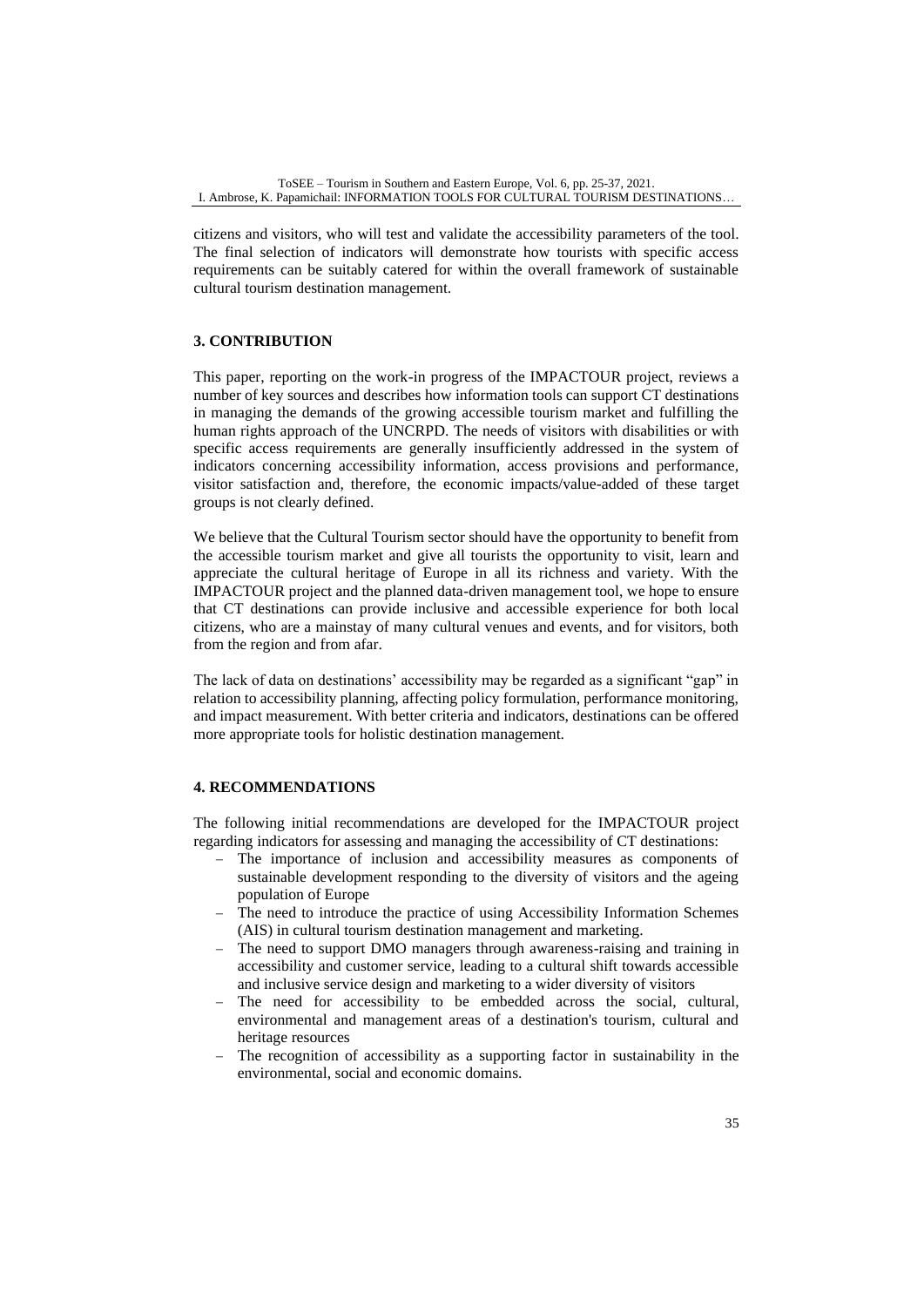The need to incorporate visitor-generated data (feedback, surveys) as a component of the demand-side indicator framework an as a tool for continuous improvement of CT offers.

#### **ACKNOWLEDGEMENTS**

This article was prepared in connection with the European Union Horizon 2020 funded project, IMPACTOUR on "Improving Sustainable Development Policies and Practices to access, diversify and foster Cultural Tourism in European regions and areas", grant agreement ID: 870747. The authors wish to acknowledge the contributions of the project partners to the development of this article.

#### **REFERENCES**

- Ambrose, I. (2021), "Accessible Tourism"*,* in Buhalis, D. (Ed.), *Encyclopedia of Tourism Management and Marketing,* Edward Elgar Publishing.
- Buhalis, D., Michopoulou, E., (2011), "Information-Enabled Tourism Destination Marketing: Addressing the Accessibility Market", *Current Issues in Tourism*, Vol. 14, No. 2, pp. 145–168. <https://doi.org/10.1080/13683501003653361>
- Buhalis, D, and Michopoulou, E., (2013), "Information Provision for Challenging markets: the Case of the Accessibility Requiring Market in the Context of Tourism", *Information & Management,* Vol 50, pp. 229–239. <https://doi.org/10.1016/j.im.2013.04.001>
- Buhalis, D. and Darcy, S. (eds), (2011), *Accessible tourism: Concepts and issues*, Channel View Publications, Bristol.
- Buhalis, D., Darcy, S. and Ambrose, I. (eds), (2012), *Best Practices in Accessible tourism,* Channel View Publications, Bristol.
- European Commission (2014), *EU Study: Mapping the Skills and Training Needs to Improve Accessibility in Tourism Services.* VVA, 3S and ENAT, DG Enterprise, Tourism Unit, Brussels.
- European Commission (2015), *EU Study: Mapping the Supply and Performance of Accessible Tourism Services in Europe,* Report by VVA, ENAT and EWORX S.A., DG Enterprise, Tourism Unit, Brussels.
- European Commission (2016), *ETIS, the European Tourism Indicators System for sustainable tourism,* DG Enterprise, Tourism Unit, Brussels.
- European Commission (2021), *Cultural Tourism*. DG Enterprise, Tourism Unit, Brussels, viewed 19 May 2021, https://ec.europa.eu/growth/sectors/tourism/offer/cultural\_en
- EU Commission (2019), *Study on the feasibility of a European tourism indicator system for sustainable management at destination level* (2019), DG Enterprise, Tourism Unit, Brussels.
- Global Sustainable Tourism Council (GSTC), Destination Criteria (Version 2.06 December 2019), viewed 19 May 2021, https://www.gstcouncil.org/gstc-criteria/gstc-destination-criteria/
- International Standards Organisation (ISO), ISO 201902:2021, Tourism and related services Accessible tourism for all — Requirements and recommendations, ISO, Geneva.
- Michopoulou, E., Darcy, S., Ambrose, I. and Buhalis, D. (2015), "Accessible tourism futures: the world we dream to live in and the opportunities we hope to have*", Journal of Tourism Futures,* Vol. 1, No. 3, pp. 179–188. <https://doi.org/10.1108/JTF-08-2015-0043>
- UN General Assembly, *Convention on the Rights of Persons with Disabilities*, 13 December 2006, A/RES/61/106, viewed 19 May 2021, https://www.refworld.org/docid/4680cd212.html
- UN General Assembly, *Transforming our world: the 2030 Agenda for Sustainable Development*, 21 October 2015, A/RES/70/1, viewed 19 May 2021, https://www.refworld.org/docid/57b6e3e44.html
- Veitch, C.G. (2017), *Accessible Tourism: A Competitive Opportunity for Destinations & Businesses.* Simple View, viewed 19 May 2021, https://www.simplevieweurope.com/blog/read/2017/07/accessibletourism-a-competitive-opportunity-for-destinations-and-businesses-b94
- World Tourism Organization (1999), *Global Code of Ethics in Tourism*, viewed 19 May 2021, https://www.unwto.org/global-code-of-ethics-for-tourism

World Tourism Organization (2013), Recommendations on Tourism for All. UNWTO General Assembly Resolution A/RES/637(XX) of August 2013, viewed on 19 May 2021.

https://www.e-unwto.org/doi/book/10.18111/9789284415984